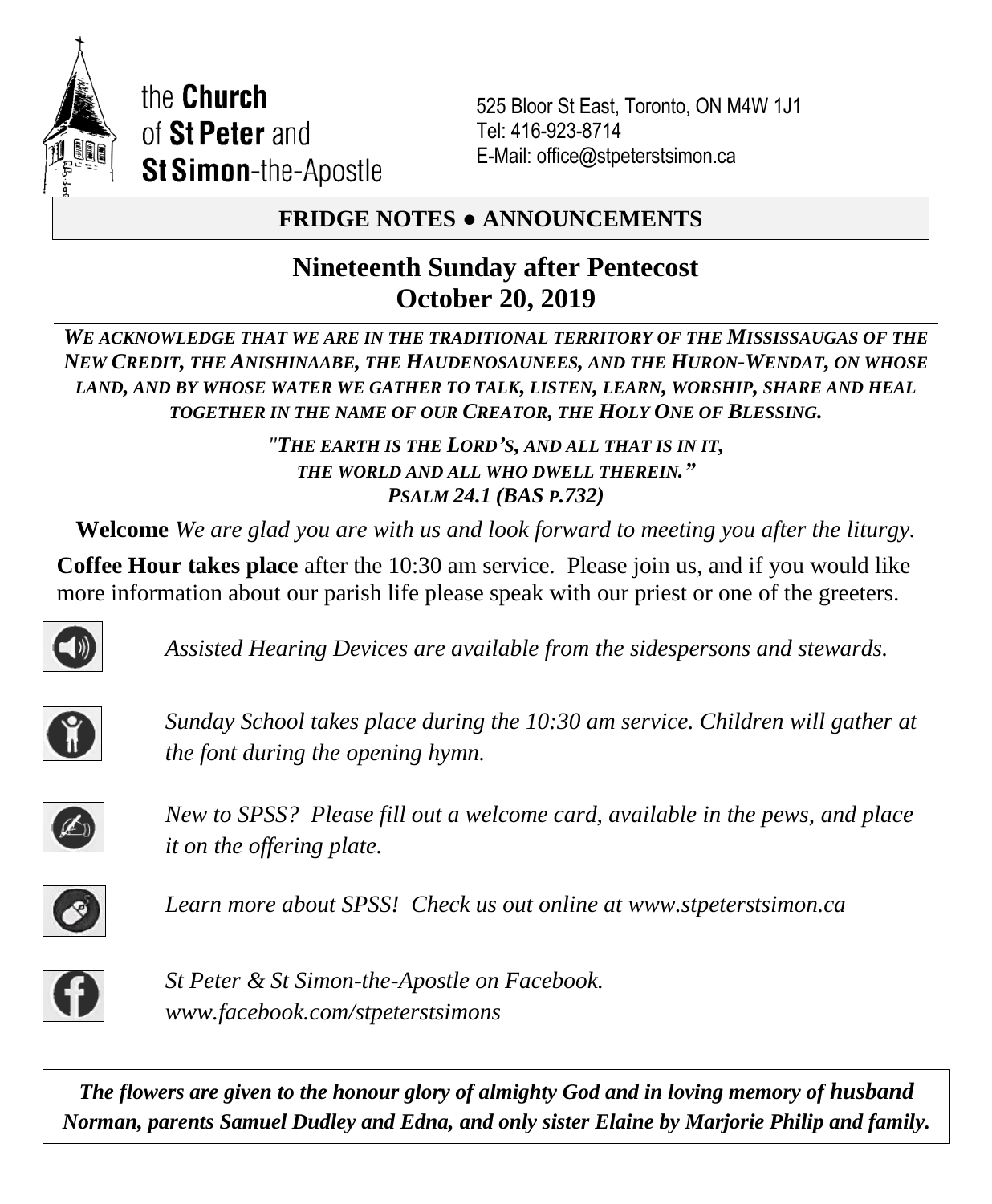# **PRAYERS**

**In our prayers this week, we remember**:

**Anglican Communion**: the Church in the Province of the West Indies.

**Diocese**: Bishop Andrew Asbil, Area Bishop - Kevin Robertson and Bishop's Committee on Healing.

**Outreach and Advocacy**: St. Thomas, Brooklin; St. Thomas, Huron Street, Toronto.

**Our Parish**: Joy Quan-Lee, Deta Raffington, Ted & Isabelle Robinson, Yvette Robinson.

**Home-bound**: Myron Armstrong/Gail Birnie/Nancy Byers/Cintra Cassidy/Glenna Charles/Ann Duff/Charlotte Graham/Lawrine Griffith/ Helen Inglis/ Marie Lewis/Joseph McIninch/Denise Orieux/George Petricko/Lissett Powell/Lucy Simons/Lois Totton/Lila Vamosi/Pam Young.

**Pastoral Care** is available for the home-bound parishioners, those in hospital and for other spiritual needs. Please contact the office if you or someone you know would like a visit from one of our Lay Pastoral Visitors or one of the Clergy.

# **PARISH NEWS**

**We appreciate your givings** and remind you that in order to receive a tax receipt your envelope number or name & address should accompany all donations.

**Pre-authorized giving** (PAG) forms are available at the back of the church and in the pews. We encourage you to support the church through PAG. Thank you for your support.

**Reminder please do** not leave your personal belongings unattended, keep them with you at all times.

**Envelope Numbers** Please assist our Counting Team by recording your envelope number on all contributions. Thank-you.

**Parish Records** Please help us to keep our Parish Records up to date by ensuring that the office has your current information (e-mail, address, phone number) on file. Thank-you

**Jubilate!** The Advent edition of *Jubilate!*, our Parish Newsletter, will soon be available. Please submit your articles and/or photos no later than Thursday, November  $14<sup>th</sup>$ .

**Church Calendars for 2020** Within the next two weeks, we will selling Church Calendars for 2020; there is a choice of two different designs priced at \$10.00 each. One design has paintings of churches and the other has pictures of churches. Samples of the 2019 calendars are available for viewing.

# **ST. SIMON'S SHELTER – FUND RAISER**

The October 2019 issue of the Anglican has an excellent article by Larry Krotz on two shelter refugee residents who have started to attend St Peter and St Simon-the-Apostle. The Shelter fund raiser will be held in the parish hall, narthex and sitting room on Thursday, November  $7<sup>th</sup>$  beginning at 6:30pm. Tickets are \$75 each and are available through the shelter. The theme is a beer tasting.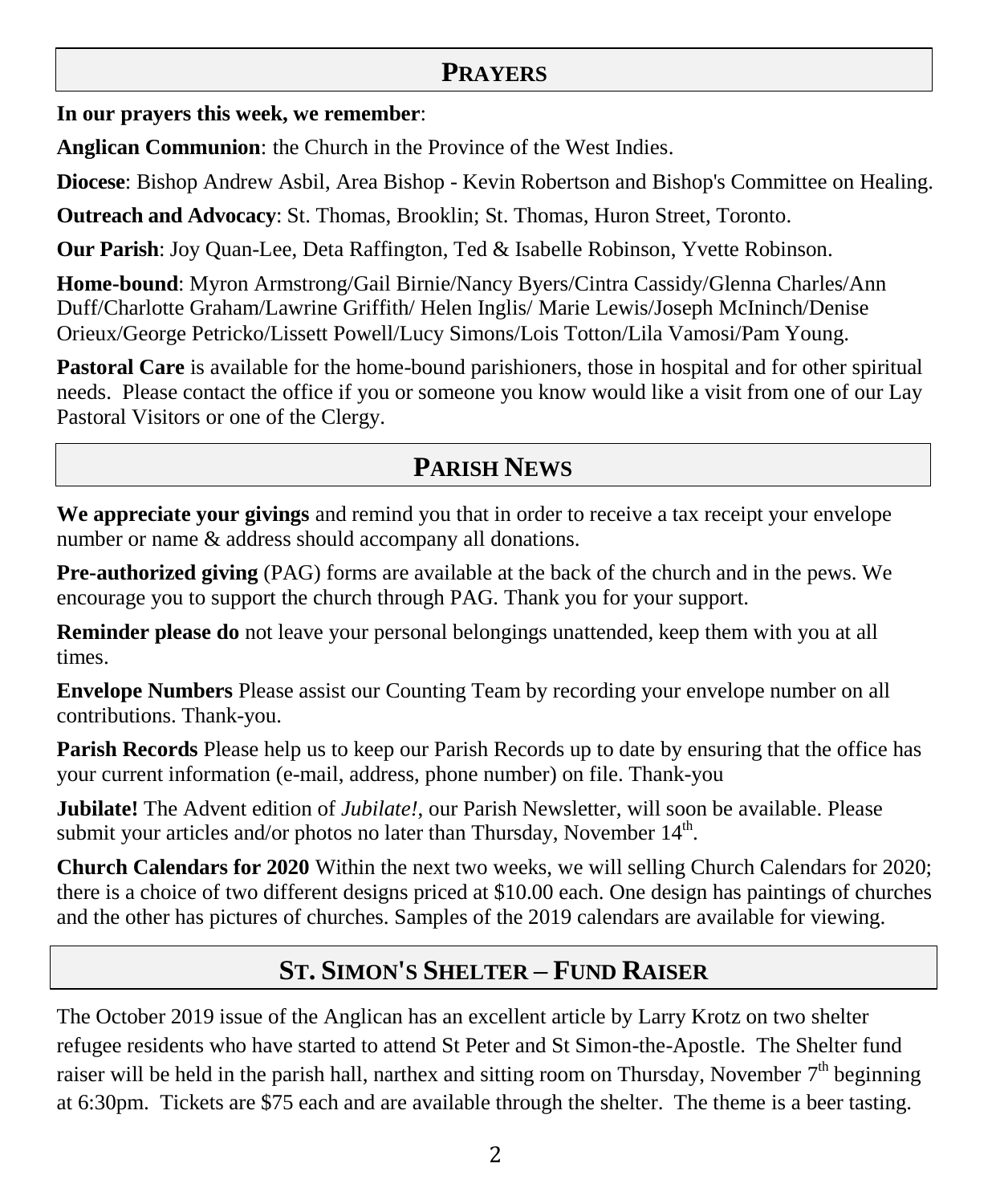Music will be provided by John Sheard. We are pleased to note that once again both Tridel and the mortgage company at 555 Bloor Street East have purchased a table and tickets respectively; as have homeowners on Edgedale Road. It's great to see the community supporting shelter efforts. A silent auction will form part of the evening. If parishioners wish to make silent auction contributions please contact the shelter. Shelter contact: Lindsay at stsimonsshelter@bellnet.ca

# **BIBLE STUDY**

**Bible Study on the Acts of the Apostles** Please join us on Tuesdays at 6:00 pm as we study the second part of the Luke-Acts work. Mark your calendars for the six sessions on September  $17<sup>th</sup>$ , September 24<sup>th</sup>, October 1<sup>st</sup>, October 8<sup>th</sup>, October 22<sup>nd</sup> and October 29<sup>th</sup>. We will start at 6:00 pm with a Potluck Dinner followed by a 7:00 pm Study and 8:30 Compline. The study will include an introductory session and the chance to study five key texts. Bring your own reflections from the accompanying personal reading plan; don't miss a word of the book's 28 action-packed chapters.

# **TWO QUIET DAYS WITH FATHER KEVIN FLYNN**

**Drinking from Deeper Wells** An Introduction to the Christian Contemplative Tradition will be held in the Macklem Hall on Friday, October  $25<sup>th</sup>$  at 7:30 pm and on Saturday, October  $26<sup>th</sup>$  from 9:00 am to 5:00 pm. This event is sponsored by: St. John's Norway; the Church of St Peter and St Simon-the-Apostle; St Bartholomew's Anglican Church, Regent Park.

Please register by emailing fatherhannam@gmail.com.

# **CHRISTMAS MARKET**

Please join us! Bring your friends! Twelve vendors are offering unique gifts at affordable prices, plus, our own baking, jams, jellies and crafts. There will be a children's corner, a café along with Christmas music to get us in the spirit! The Raffle will be held at 2:00 pm; purchase your tickets soon for the many wonderful prizes.



# **PILGRIMAGE TO TAIZÉ**

Are you 18-29 years old? Are you free May 15-24, 2020? Are you interested in visiting an ecumenical community that welcomes young adults to live the rhythms of monastic life for one week?

Join SPSS and the Church of the Redeemer as we go on pilgrimage to Taizé next spring.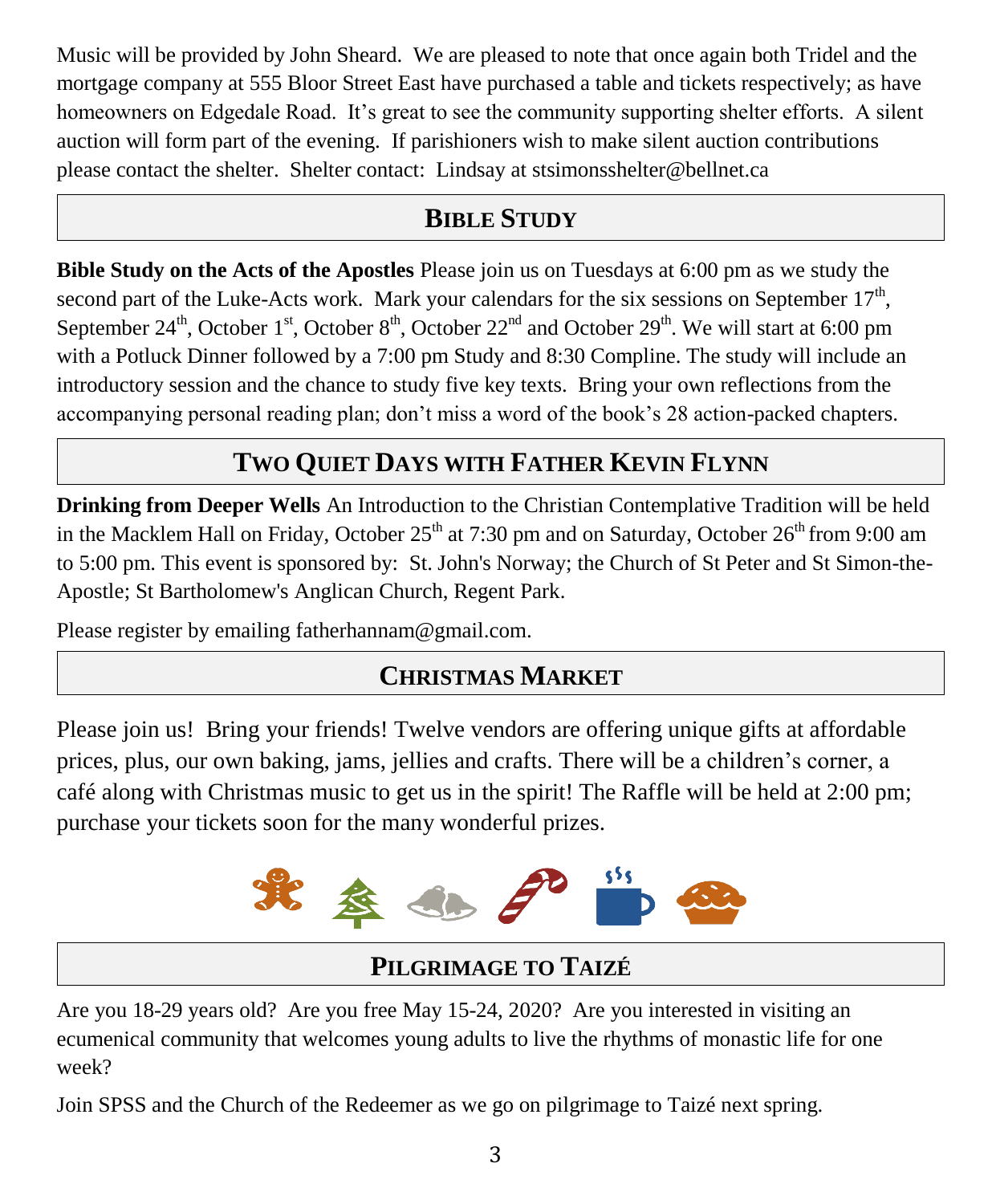There we will be an Information Session on Sunday, October  $27<sup>th</sup>$  at 5:30 pm at the Church of the Redeemer; you can learn about why over 100,000 young people visit Taizé each year and ask your practical questions about how we will get there and how much it will cost. The Information Session will be followed by a Taizé prayer at 7:00 pm.

# **LOOKING AHEAD**

**Thursday, October 24, 2019 to October 28th – 44th Annual Trinity College Book Sale** 6 Hoskin Avenue – upstairs in Seeley Hall

> **Sunday, October 27, 2019 – Eve of St Simon and St Jude, Apostles** 4:00 pm – Choral Evensong

### **Sunday, November 3, 2019** - **Feast of All Saints**

10:30 am – Festal Eucharist and Confirmation The Right Reverend Andrew Asbil, Bishop of Toronto, Celebrant & Preacher *Parish lunch after the service.*

**Sunday, November 10 – All Saints Octave/Remembrance Sunday** 10:30 am – Choral Matins with Remembrance Observance 4:00 pm – Requiem Eucharist in Commemoration of All Souls

> **Sunday, November 24, 2019 – The Reign of Christ** Stewardship Commitment Sunday

**Saturday, November 30, 2019** 9:00 am – 2:00 pm - SPSS Christmas Market

# **Sunday, December 1, 2019 – Advent 1**

4:00 pm – Advent Lessons and Carols

# **Sunday, December 15 – Advent 3**

4:00 pm – Kid's Musical: *Once Upon a Starry Midnight*

## **Sunday, December 22 – Advent 4**

4:00 pm Lessons & Carols for Christmas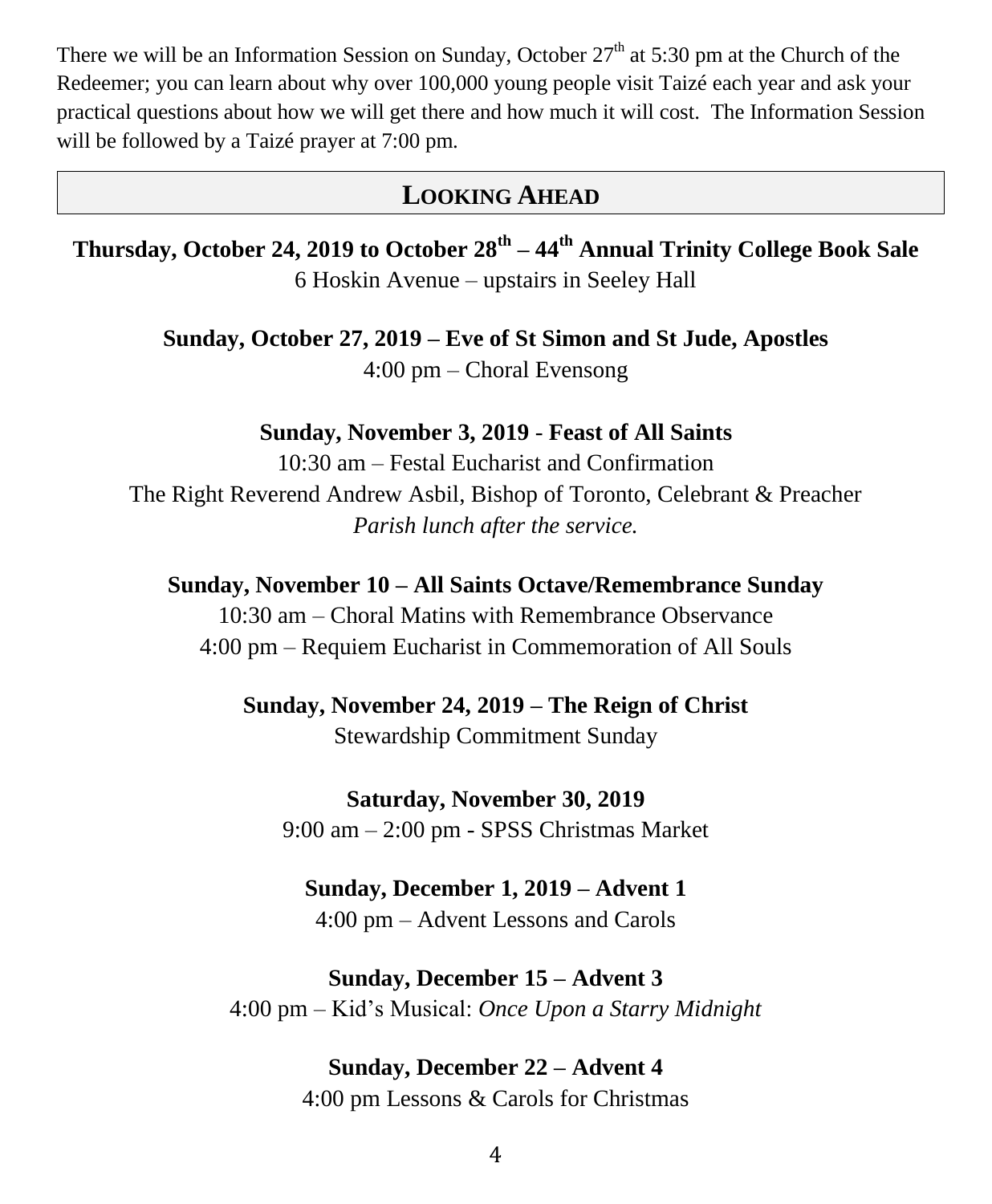## **JOIN US FOR WORSHIP**

**Sunday 8:30 am** – Holy Eucharist **Sunday 10:30 am** – Choral Service **1st Sunday** – Choral Eucharist (Traditional) 2<sup>nd</sup> Sunday – Choral Matins **3 rd Sunday** – Choral Eucharist (Traditional) **4 th Sunday** – Choral Eucharist (Contemporary) **Sunday Evensong** – As Announced **Wednesdays 11:00 am –** Holy Eucharist with Anointing **Last Tuesday of the Month** – Candlelight Evening Prayer

## **THIS WEEK AT ST. PETER & ST. SIMON**

### **Monday, October 21st**

- 8:30 am Gerrard Resource Center/Daycare (Garden Room F)
- 2:45 pm Homework Club (Class Room)
- 4:00 pm Yoga (Sitting Room)

### **Tuesday, October 22nd**

| 8:30 am | Gerrard Resource Center/Daycare (Garden Room F)                      |
|---------|----------------------------------------------------------------------|
| 2:45 pm | Homework Club (Class Room)                                           |
| റ ററ    | $\mathbf{H}$ 1 $\mathbf{H}$ 1 $\mathbf{H}$ $\mathbf{H}$ $\mathbf{H}$ |

8:00 pm Holy Studies (Class Room)

## **Wednesday, October 23rd**

- 8:30 am Gerrard Resource Center/Daycare (Garden Room F)
- 11:00 am Taylor Sutherland Piano (Chapel)
- 11:00 am Holy Eucharist with Anointing (Nave)
- 12:00 pm Senior's Luncheon (Macklem Hall)
- 2:45 pm Homework Club (Class Room)
- 7:00 pm Tai Chi (Macklem Hall)

# **Thursday, October 24th**

- 8:30 am Gerrard Resource Center/Daycare (Garden Room F)
- 10:00 am Taylor Sutherland Piano (Chapel)
- 2:45 pm Homework Club (Class Room)
- 3:00 pm ROTM Choir (Nave)
- 3:00 pm ROTM Guitar Lessons (Sitting Room)
- 7:00 pm SPSS Choir Rehearsal (Choir Room)

## **Friday, October 25th**

| 8:30 am           | Gerrard Resource Center/Daycare (Garden Room F) |
|-------------------|-------------------------------------------------|
| $1:00 \text{ pm}$ | Taylor Sutherland Piano (Chapel)                |

- 2:45 pm Homework Club (Class Room)
- 7:30 pm Quiet Day with Father Kevin Flynn (Macklem Hall)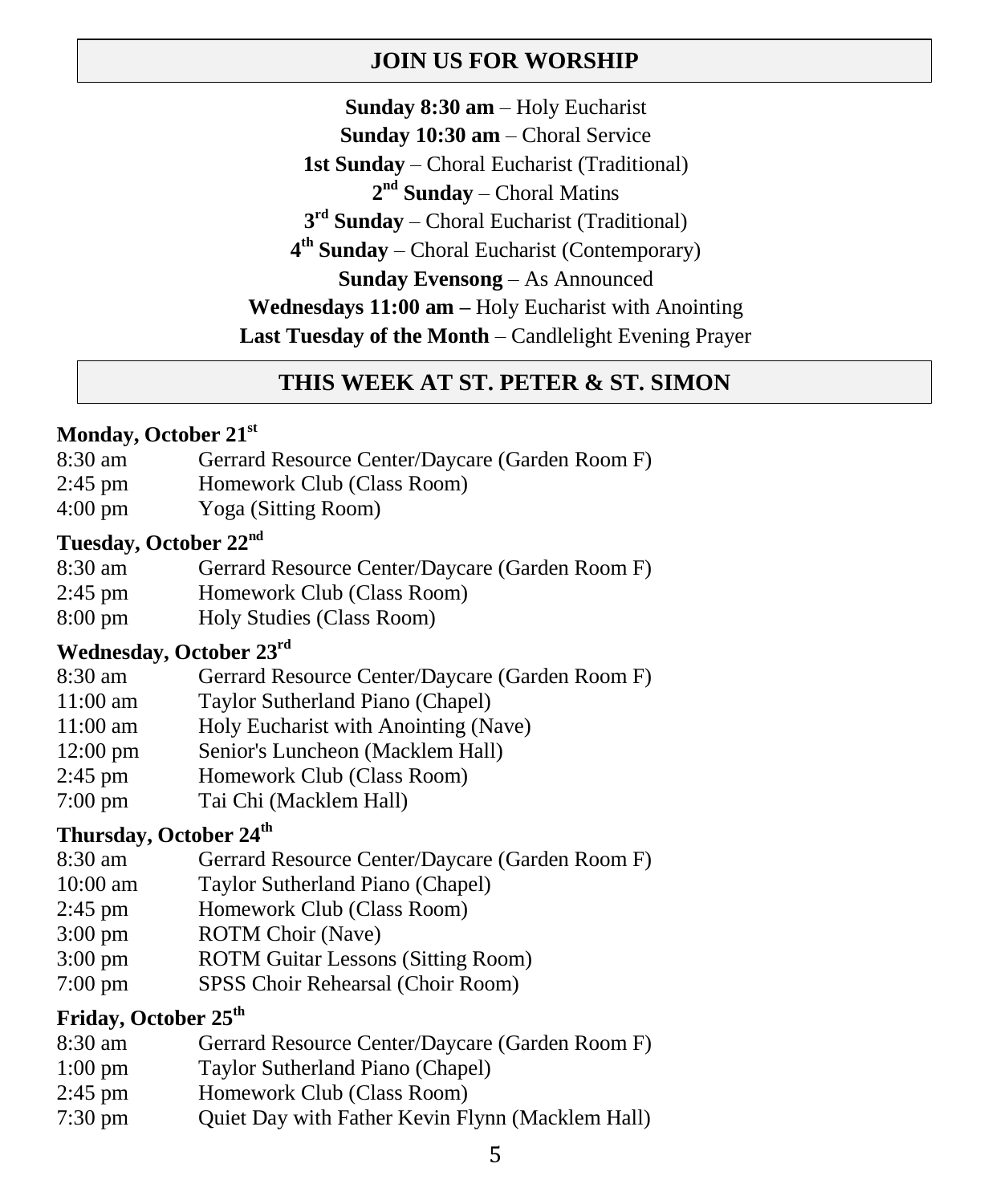### **Saturday, October 26th**

| $9:00$ am          | Quiet Day with Father Kevin Flynn (Macklem Hall) |
|--------------------|--------------------------------------------------|
| $10:30 \text{ am}$ | Food Addicts (Garden Room F)                     |
| $2:00 \text{ pm}$  | <b>Meditation Group (Sitting Room)</b>           |

**Sunday, October 27 th Twentieth Sunday after Pentecost (Proper 30)** 

| 8:30 am            | Holy Eucharist BCP                                |
|--------------------|---------------------------------------------------|
| $10:30 \text{ am}$ | Choral Eucharist (Contemporary)                   |
| $3:00 \text{ pm}$  | Kenya Group (Garden Room F)                       |
| $4:00 \text{ pm}$  | Choral Evensong & Reception (Nave & Macklem Hall) |
|                    |                                                   |

*Readings: Joel 2:23-32; Psalm 65; (or Sirach 35:12-17 or Jeremiah 14:7-10, 19-22; Psalm 84:1-6); 2 Timothy 4:6-8, 16-18; Luke 18:9-14.*

### **PARISH MINISTRIES 2019**

#### **Clergy**

| $\mathbf{v}$ $\mathbf{v}$ $\mathbf{v}$ $\mathbf{v}$ $\mathbf{v}$ $\mathbf{v}$ $\mathbf{v}$ $\mathbf{v}$ $\mathbf{v}$ $\mathbf{v}$ $\mathbf{v}$ $\mathbf{v}$ $\mathbf{v}$ $\mathbf{v}$ $\mathbf{v}$ $\mathbf{v}$ $\mathbf{v}$ $\mathbf{v}$ $\mathbf{v}$ $\mathbf{v}$ $\mathbf{v}$ $\mathbf{v}$ $\mathbf{v}$ $\mathbf{v}$ $\mathbf{$ |
|------------------------------------------------------------------------------------------------------------------------------------------------------------------------------------------------------------------------------------------------------------------------------------------------------------------------------------|

### **Wardens**

### **Parish Life & Discipleship**

| Honorary Assistant Organists |
|------------------------------|
|                              |
|                              |
|                              |
| Hospitality/Coffee Hour      |
|                              |
|                              |
|                              |
|                              |
|                              |
|                              |
|                              |
|                              |
|                              |
|                              |
|                              |
|                              |
|                              |

The Reverend Geoffrey Sangwine The Reverend Michael Perry The Reverend Jennifer Matthews

Ted Robinson **Mary Martin** Laurie Sanderson, Vanessa Scott Mary Anderson, Paul Mitchell

Fran Brown Marie Samuels-Isaac Robin Davis Maurice White, Johan van't Hof Ian Corlett, Rev. Geoff Sangwine Sileen Phillips Paul Mitchell, Joy Quan Lee (assisting) Fran Brown Marie Samuels-Isaac Laurie Sanderson Fen Nanton Audrey Hughes, Ted Robinson The Reverend Jennifer Matthews Carol Peck Peggy Needham Brooke Sales Lee Colin Bird, Spencer Higgins Daphne Harris Ted Robinson and Paul Faulkner Fen Nanton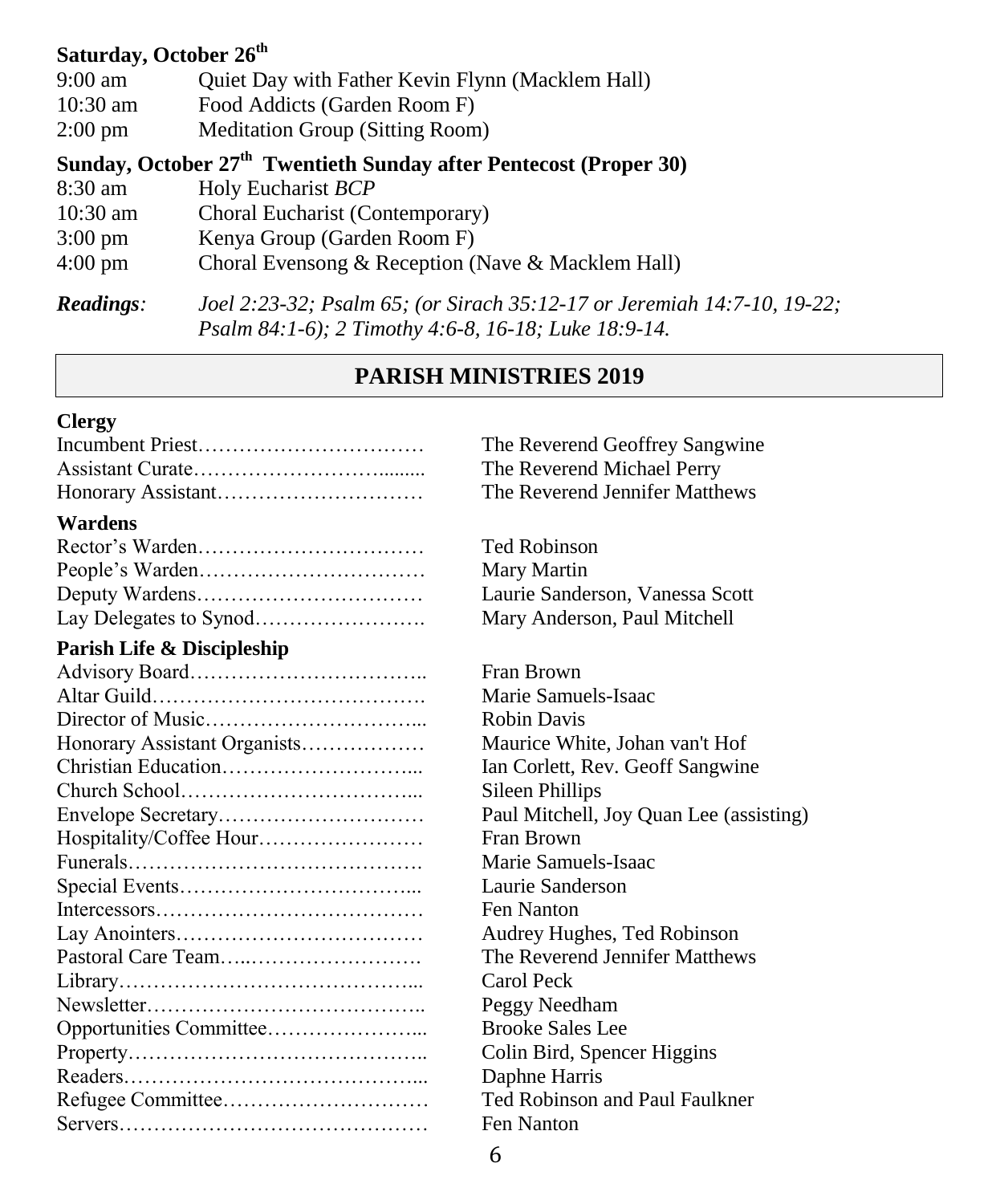### **PARISH MINISTRIES 2019**

**Vincent Wong** Moveta Nanton Sheila Thomas

### **KEY CONTACTS**

#### **Incumbent**

the Reverend Geoffrey Sangwine 416-923-8714 ext. 202 incumbent@stpeterstsimon.ca Residence: 647-342-5889

#### **Assistant Curate**

the Reverend Michael Perry 416-923-8714 curate@stpeterstsimon.ca

#### **Honorary Assistant**

the Reverend Jennifer Matthews 416-923-8714

#### **Director of Music**

Robin Davis 905-409-6121 robin.davis@rogers.com

#### **Honorary Assistant Organists** Maurice White and

Johan van 't Hof

**Children's Ministry Coordinator** Sileen Phillips 647-718-6728

**Flowers** Barbara Towe 905-294-7588 dbtowe@gmail.com

#### **Wardens**

Ted Robinson 416-487-7233 ted55robinson@gmail.com

Mary Martin 416-968-2326 mmartin@mpdlawfirm.com

Laurie Sanderson 416-951-9981 ljsanderson@rogers.com

Vanessa Scott scottvanessa@gmail.com

**Treasurer**  Johan van't Hof 647-202-9985 jvanthof@tonbridgecorp.com

**Rentals License Groups** Darleen Knowlton 416-923-8714 ext. 201 office@stpeterstsimon.ca

**Sexton** Daiverzon Guillermo

**Verger** Lewis Ngwamba Kabonde

**Church Office** Darleen Knowlton Parish Administrator & Events Co-ordinator 416-923-8714 ext. 201 office@stpeterstsimon.ca

## **Questions?**

Please speak to a sidesperson, Fr. Geoff Sangwine or The Reverend Michael Perry about services and events, or visit us online at [www.stpeterstsimon.ca](http://www.stpeterstsimon.ca/)